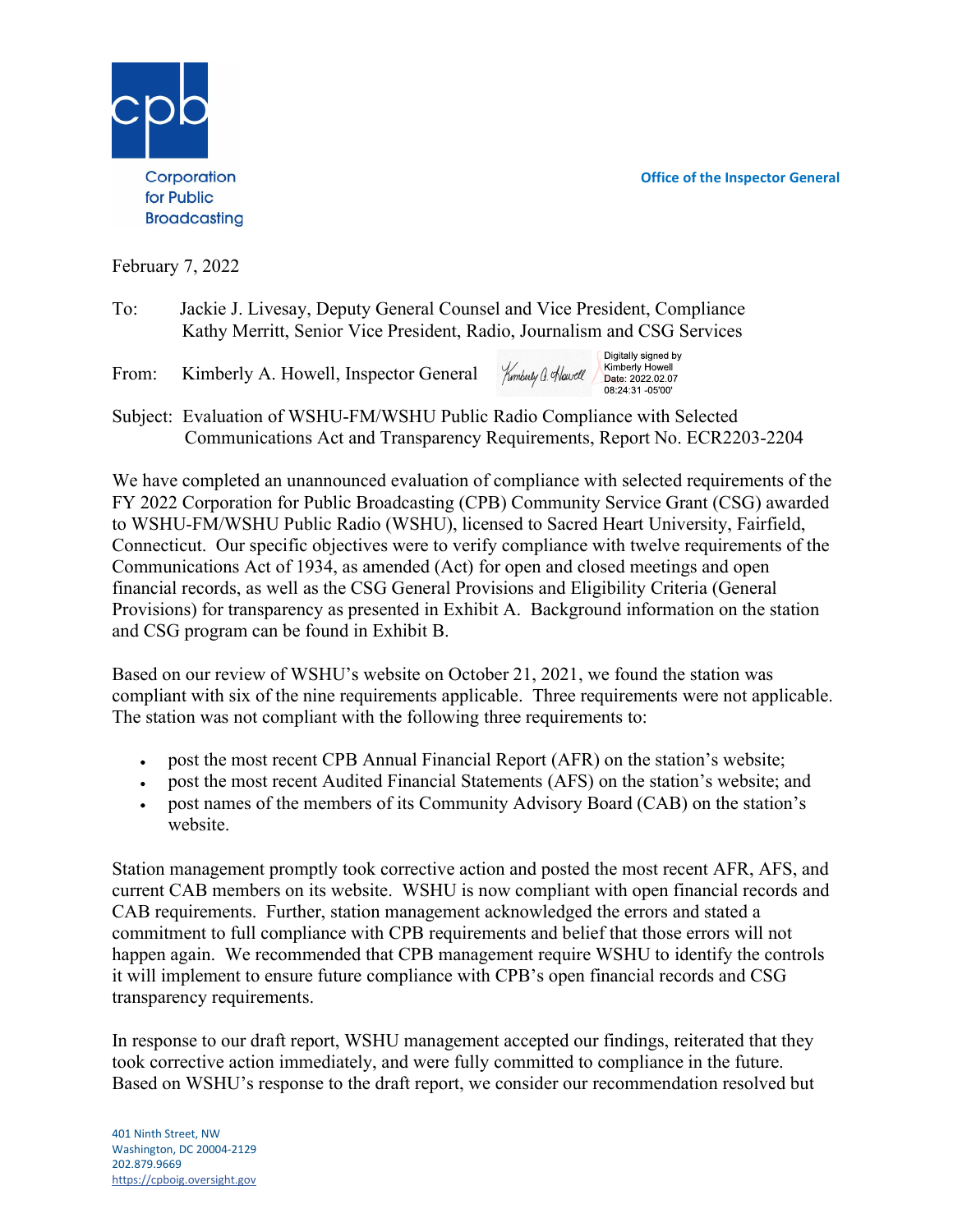open pending CPB's management decision accepting the station's corrective actions. The station's response to the draft report is presented in Exhibit D.

This report presents the conclusions of the Office of the Inspector General (OIG) and the findings do not necessarily represent CPB's final position on the issues. While we have made recommendations that are appropriate to resolve the findings, CPB officials will make final determinations on our findings and recommendations in accordance with established CPB audit resolution procedures.

We initiated this evaluation to address station accountability as identified in our Annual Plan. We conducted our evaluation in accordance with the Council of the Inspectors General on Integrity and Efficiency Quality Standards for Inspection and Evaluation. Our scope and methodology are discussed in Exhibit C.

#### cc: Bruce M. Ramer, Chair, CPB Board of Directors

Robert Mandell, Chair Audit and Finance Committee, CPB Board of Directors

- U.S. Senate Committee on Homeland Security and Governmental Affairs
- U.S. House of Representatives Committee on Oversight and Government Reform
- U.S. Senate Committee on Commerce, Science and Transportation
- U.S. House of Representatives Energy and Commerce Committee
- U.S. Senate Committee on Appropriations
- U.S. Senate Labor-HHS-Education Appropriations Subcommittee
- U.S. House of Representatives Committee on Appropriations
- U.S. House of Representatives Labor-HHS-Education Appropriations Subcommittee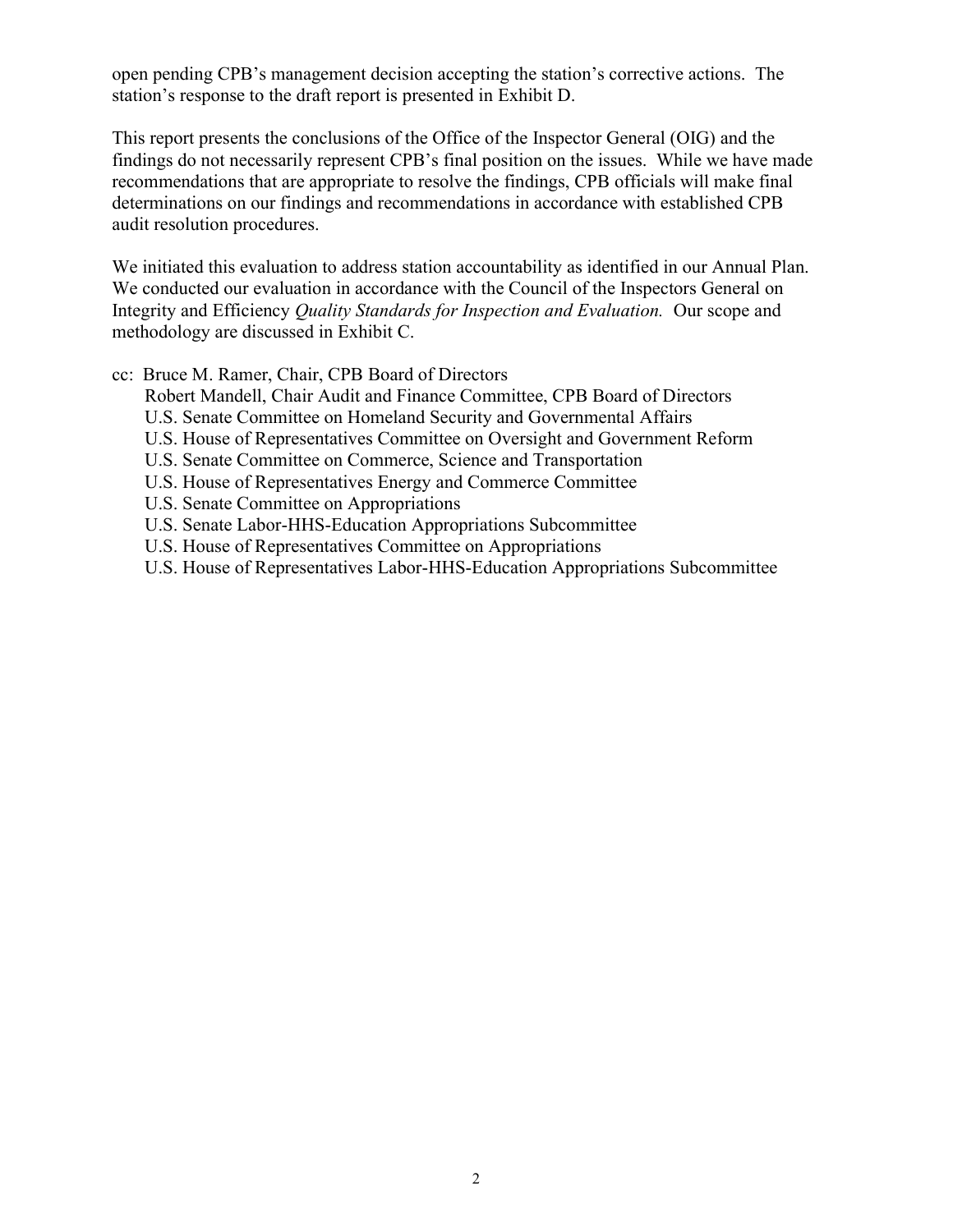### FINDINGS AND RECOMMENDATION

Our review found that WSHU was not fully compliant with Act requirements for posting its most recent AFR, most recent AFS, and current CAB members on the station's website.

#### ACT COMPLIANCE

## Annual Financial Report – Public Access

Our evaluation found that WSHU did not fully comply with the open financial records requirement to post the most recent Annual Financial Report (AFR) on its website.

The Act requires stations to make available to the public their annual financial and audit reports and other financial information they are required to provide to CPB. CPB also requires that each CSG recipient post the following documents on its station website: …

2. Its most recent annual financial report (AFR) or annual financial summary report (FSR) (whichever is applicable).

CPB's Communications Act Compliance requirements, 3. E. The Public's Access to Financial Information (June 2021).

Station management stated the reason for noncompliance was a change in station leadership during the pandemic that resulted in a lack of understanding compliance requirements.

### Audited Financial Statements – Public Access

Our evaluation found that WSHU did not fully comply with the Act open financial records requirement to post the station's most recent Audited Financial Statements (AFS) on its website.

The Act requires stations to make available to the public their annual financial and audit reports and other financial information they are required to provide to CPB. CPB also requires that each CSG recipient post the following documents on its station website: …

1. its most recent audited financial statement or un-audited financial statement for stations exempt from providing audited financial statements; and

CPB's Communications Act Compliance requirements, 3. Open Financial Records E. The Public's Access to Financial Information (June 2021).

Station management stated the reason for noncompliance was a change in station leadership during the pandemic that resulted in a lack of understanding compliance requirements.

#### TRANSPARENCY COMPLIANCE

#### Members of the CAB

Our evaluation found that the names of the members of WSHU's CAB were not posted on the station's website.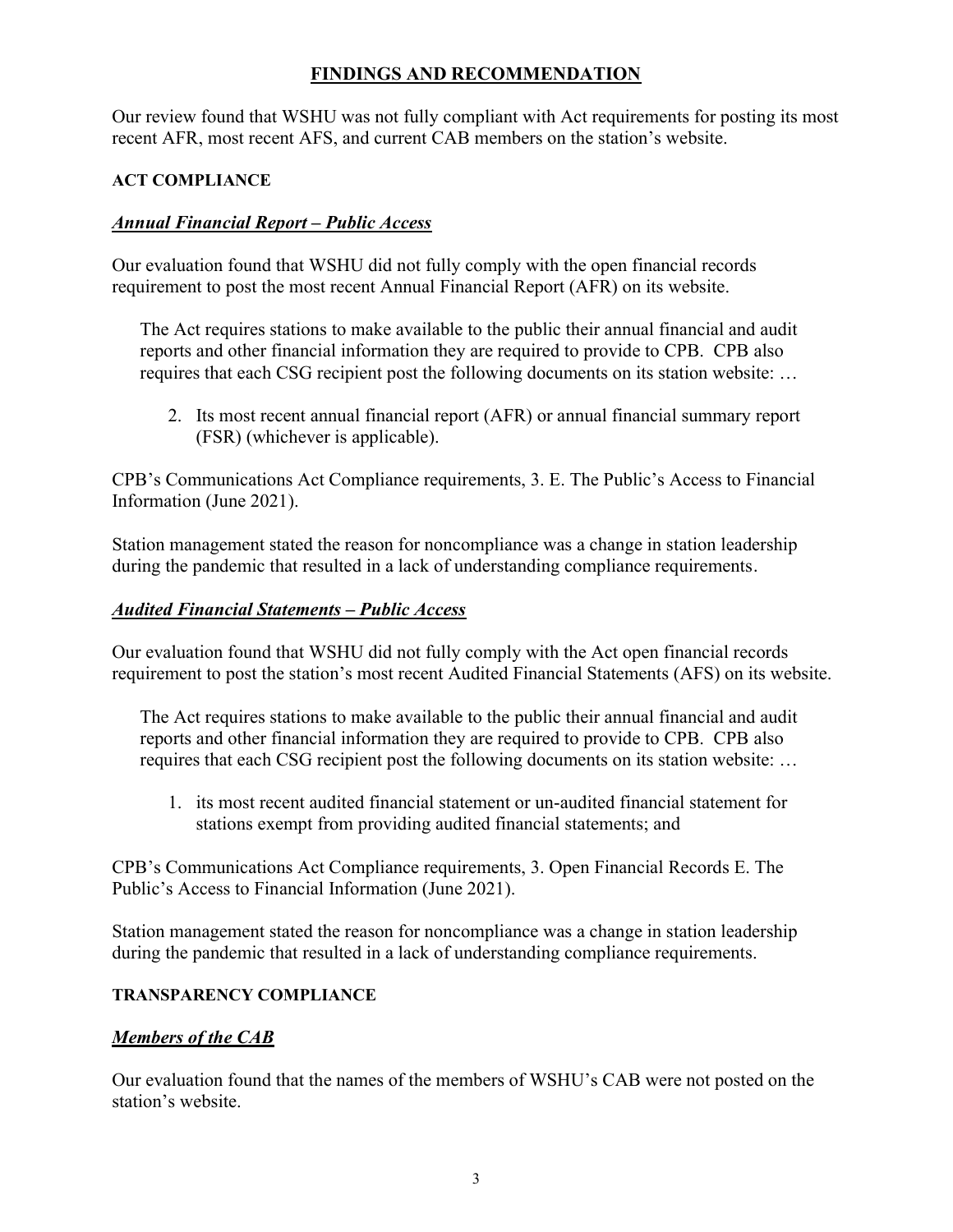The Radio CSG General Provisions and Eligibility Criteria require stations to post a list of CAB members on the station's website.

B. Documents for Public Inspection: Website Posting Required: At a minimum, each Grantee must post the following for public inspection on its station website…

3. CAB Members: A list of its CAB members;

CPB's Radio Community Service Grants General Provisions and Eligibility Criteria, Section 9. Transparency B. Documents for Public Inspection: Website Posting Required (October 2020).

Station officials stated that it was an oversight and error not to update the website with the names of the new CAB members.

\* \* \* \* \*

During fieldwork, the station took corrective action and promptly posted its most recent AFR, its most recent AFS, and the names of current members of the CAB on its website. Station management acknowledged the errors and stated their commitment to full compliance with CPB requirements. WSHU is now compliant with Act requirements for open financial records and the transparency requirement to post current members of its CAB on its website.

In summary, at the time of our review on October 21, 2021, the station was not compliant with Act requirements for open financial records to post the most recent AFR and AFS and CSG transparency requirement to post names of current members of the CAB and may be subject to penalties under CPB's CSG Non-Compliance Policy.

#### Recommendation:

We recommend that CPB management require WSHU to:

1) identify the controls it will implement to ensure future compliance with CPB's open financial records requirements to post its most recent AFR and AFS on its website and CSG transparency requirements to post the names of its current CAB members on its website.

#### WSHU Response:

In response to our draft report, WSHU management accepted our findings, reiterated that they took corrective action immediately, and were fully committed to compliance in the future. They stated that the reason for noncompliance was a change in organizational leadership and, as a result of the review, CPB requirements were now shared among a group of senior managers, as well as the WSHU Digital Editor.

#### OIG Review and Comment:

Based on WSHU's response, we consider recommendation one resolved but open pending CPB's acceptance of the station's corrective actions to ensure future compliance.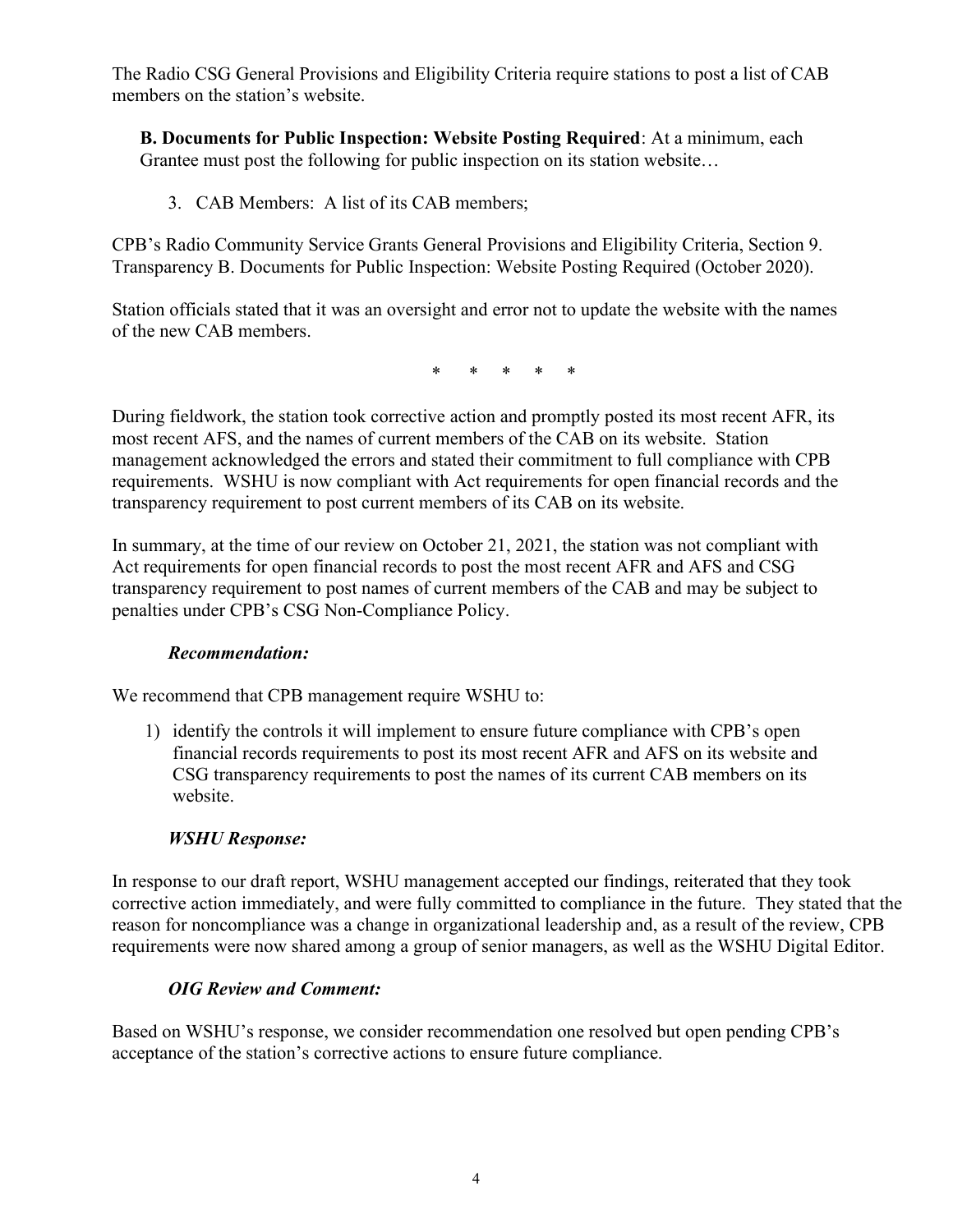# Summary Review of WSHU- FM/WSHU Public Radio Website Evaluation as of October 21, 2021

| Requirements                                                                                                                    | <b>Met</b>   | <b>Not Met</b> | <b>Unable to</b><br><b>Determine</b> |
|---------------------------------------------------------------------------------------------------------------------------------|--------------|----------------|--------------------------------------|
| 1) Seven-day advance notice of governing body meeting:                                                                          | N/A          |                |                                      |
| a) available on website                                                                                                         |              |                |                                      |
| b) available by other means                                                                                                     |              |                |                                      |
| 2) Seven-day advance notice of board committee meetings:                                                                        |              |                |                                      |
| a) available on website                                                                                                         | X            |                |                                      |
| b) available by other means                                                                                                     |              |                |                                      |
| 3) Seven-day advance notice of Community Advisory Board meetings:                                                               |              |                |                                      |
| a) available on website                                                                                                         | $\mathbf{X}$ |                |                                      |
| b) available by other means                                                                                                     |              |                |                                      |
| 4) If closed meetings were held, was documentation prepared explaining the basis for<br>closing meeting in accordance with Act: | N/A          |                |                                      |
| a) available on website                                                                                                         |              |                |                                      |
| b) available at central office                                                                                                  |              |                |                                      |
| 5) If closed meeting documentation was prepared, was it available within 10-days of<br>the closed meeting                       | N/A          |                |                                      |
| 6) Most recent Annual Financial Report available on website                                                                     |              | $\mathbf{X}$   |                                      |
| 7) Most recent audited or unaudited financial statements available on website                                                   |              | $\mathbf{X}$   |                                      |
| 8) Senior/executive management information on website                                                                           | $\mathbf{X}$ |                |                                      |
| 9) governing body members on website                                                                                            | $\mathbf{X}$ |                |                                      |
| 10) CAB members on website                                                                                                      |              | $\mathbf{X}$   |                                      |
| 11) Diversity Statement:                                                                                                        |              |                |                                      |
| a) available on website                                                                                                         | $\mathbf{X}$ |                |                                      |
| b) available at central office                                                                                                  |              |                |                                      |
| 12) Local Service Content Report (Section 6 of the SAS) available on website                                                    | $\mathbf{X}$ |                |                                      |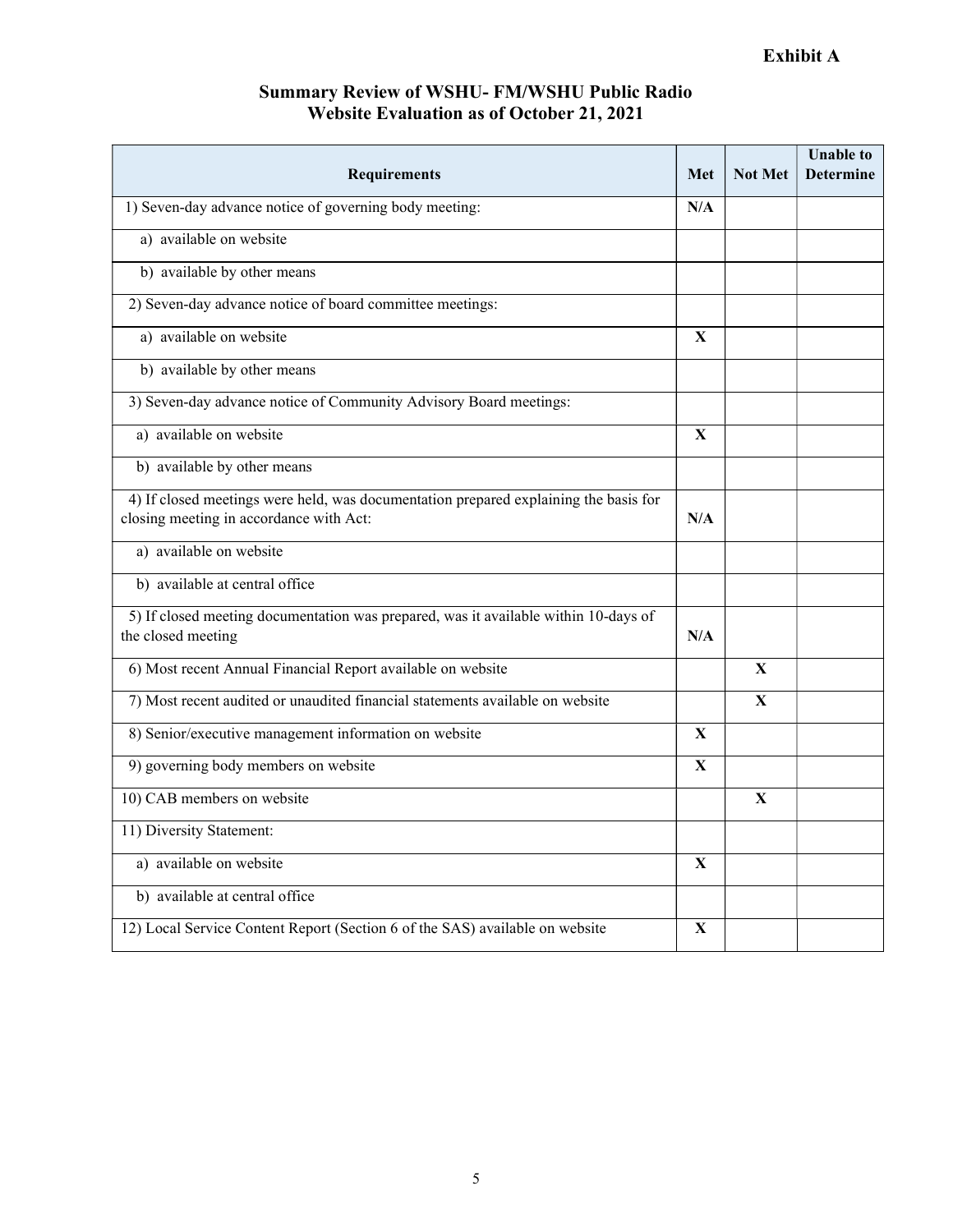#### BACKGROUND

WSHU Public Radio, Fairfield, Connecticut, is a public broadcasting station licensed to Sacred Heart University. According to its website, WSHU broadcasts news, talk, and classical music over 13 frequencies to parts of Connecticut and New York. The station's mission is, "to be the unifying voice of our region: on-air, online, and in person." In addition to its wide range of onair broadcasting, the station engaged the community by delivering a variety of podcasts including Everytown: The Hamptons, Capital Avenue and Ebong Udoma, Off the Path, and Baum on Books and hosted a virtual event entitled Through the Looking Glass that included a panelist discussion on important issues concerning the presidential election.

#### CPB's Community Service Grant Program

The Act provides that specific percentages of the appropriated funds CPB receives annually from the United States Treasury must be allocated and distributed to licensees and permittees of public TV and radio stations. CPB distributes these funds through it CSG program. Grant award amounts are based in part on the amount of Non-Federal Financial Support (revenues) claimed by all stations on their Annual Financial Reports (AFR) submitted to CPB.

In addition to the annual filing of a station's AFR(s) for radio and/or television, the chief executive of the station and a licensee official annually certify to CPB the station's compliance with Act requirements and selected General Provisions requirements in the legal agreement awarding the station CSG funds. These certifications specifically address Open and Closed Meetings; Open Financial Records; Community Advisory Board, CPB Employment Statistical Report; and Donor information requirements under Section IV Communications Act Compliance of the agreement. Station officials responsible for closed meetings and the CPB Employment Statistical Report requirements are identified in the grant agreement. The certification also includes Website Postings Required under Section V. Selected General Provisions Requirements of the agreement.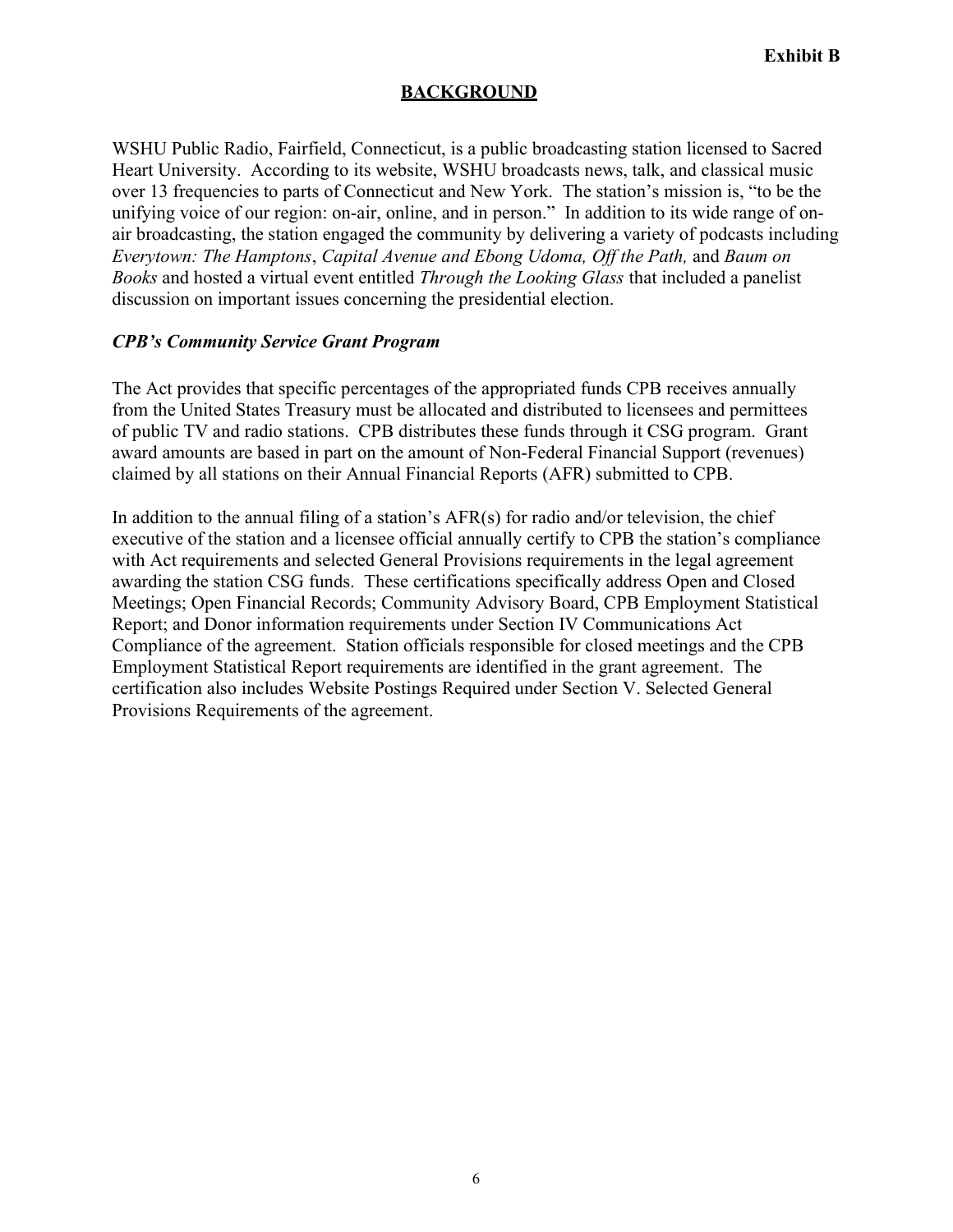#### Scope and Methodology

We performed an evaluation of WSHU's compliance with selected CSG provisions of the Act and grant certification requirements. Our specific objectives were to verify compliance with selected Act requirements for open and closed meetings and open financial records, as well as Radio Community Service Grant General Provisions and Eligibility Criteria for Transparency. The scope of the evaluation included reviews of the information posted on the station's website as of October 21, 2021, as well as information provided through November 8, 2021, in response to our Preliminary Observations issued on November 2, 2021.

We reviewed documents supporting the station's compliance with the Act requirements to provide advance notice of public meetings; notice of closed meeting reasons; and make financial information available to the public. We also reviewed the station's website and processes to determine its compliance with CPB's transparency requirements for eligibility. We informed station management of our evaluation on November 2, 2021, and we requested the station provide us with transparency information maintained at its central office for information that was required to be made available to the public at its central office if not posted on its website.

We also reviewed CPB's integrated station information system to determine if the information made available to the public was the most recent information submitted to CPB. In addition, we verified with station management that board, CAB, and management listings posted to its website were current.

Our fieldwork was conducted from October 21 through December 6, 2021, and our evaluation was performed in accordance with the Council of the Inspectors General on Integrity and Efficiency Quality Standards for Inspection and Evaluation.